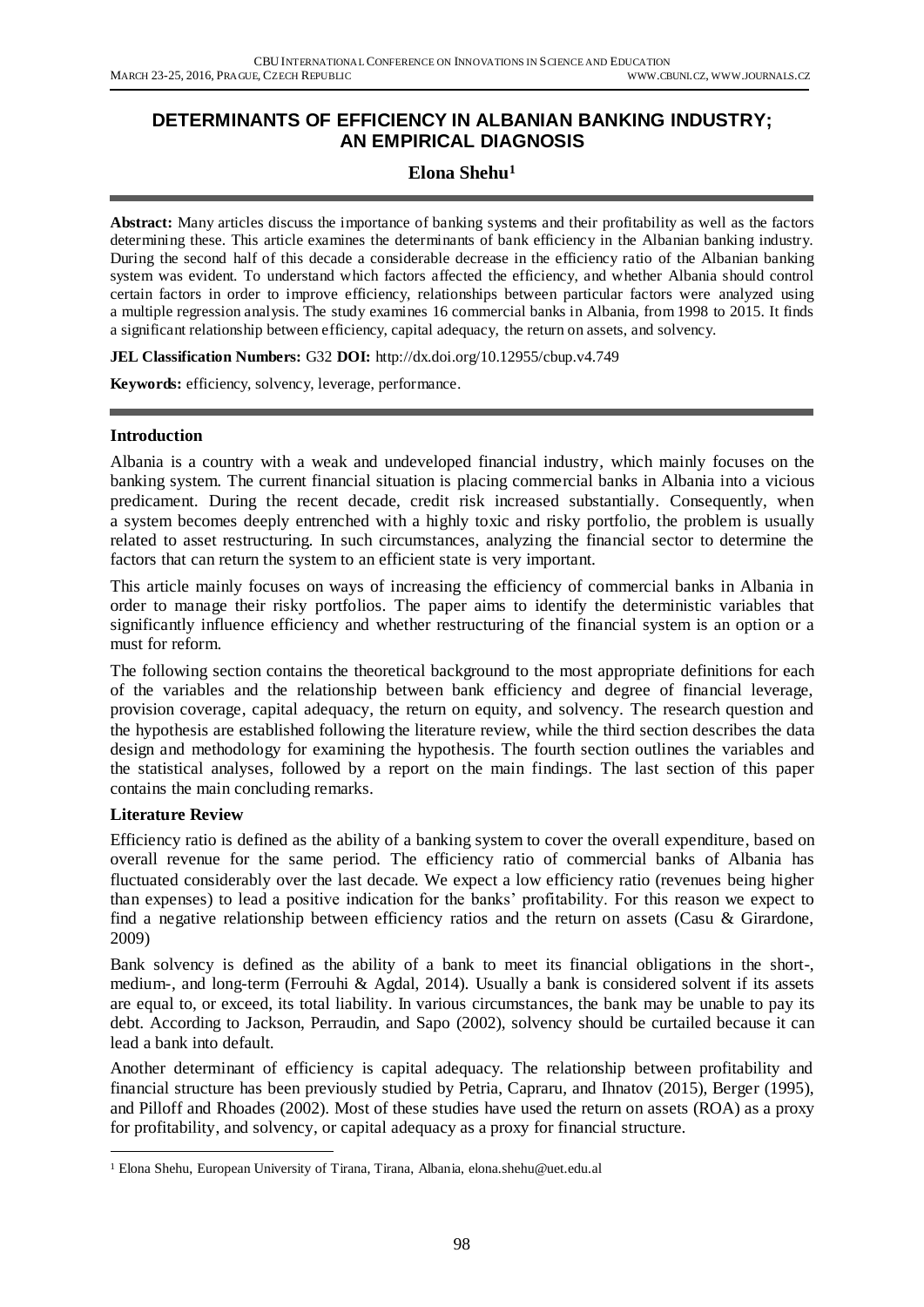Performance, in this context, is taken as an equivalent indicator of profitability and is defined as the ability of the company to make profits from all business activities (Owolabi & Obida 2012). In other words, performance is an indicator of management's efficiency in using resources and adding value to the company. Owolabi, Sadiq, and Abiola (2012) found the main indicators in measuring performance were the return on investment, return on equity and ROA. In this article, ROA is used as the main proxy for identifying profitability. Further, Demirfuc and Detragiache (2005) explain that capital adequacy is the most important indicator when considering the risk of failure in a banking system.

The degree of financial leverage is an indicator strongly representing capital structure. Hughes and Mester (2008) state that in order to discuss the operational efficiency of a banking system, capital structure must be considered. Efficient banks are allowed greater flexibility by their supervisory authority for leverage and risk in general (Fiordelisi, Ibanez & Molyneux, 2010). Berger and De Young (1997) noticed that it is very important to have empirical evidence regarding the concept of bank efficiency and its determinants; they studied the relationship of bank efficiency relating to nonperforming loans (NPLs) and capital, using the Granger causality method on a sample of US banks.

Provision coverage is the ratio of total provisions to gross NPLs (assets), and can be defined as the ability of a bank to cover loan losses. A high provision coverage ratio indicates a bank with a strong balance sheet. Therefore, we assume that an increase in provision coverage will lead to an increase in the efficiency of the bank. According to the Reserve Bank of India, commercial banks should aim for a provision ratio of about 70 per cent.

Schneide and Lenzelbaue (1993) noticed an inverse relationship between profitability and efficiency. The relationship of these two variables in bank branches has also been studied by Oral and Yolalan (1990) and Miencha and Selvam (2013), who emphasized the relationship between these variables. Meanwhile, Abbasoglu, Aysan, and Gunes (2007) failed to find any robust relationship between efficiency and profitability, and Burger and Humprey (1997) found that efficiency was more important in explaining profitability than market concentration of a financial institution.

Research Question and Hypothesis Development

Based on results of the literature review, we examine the following research question: Which determinants should commercial banks in Albania consider in order to better manage efficiency?

From this research question ensues the following hypothesis:

H: Solvency and performance are the main indicators explaining the variance of the efficiency in Albanian commercial banks.

This hypothesis will be tested, as described in the following sections.

### **Data and Methodology**

This section describes the data collection and methodology, which involved 18 years of quarterly data.

Data Design

The table below summarizes the variables, obtained from the review of literature, and their corresponding proxy. The expected relationship between the independent and dependent variable were determined by the authors listed in the table and mentioned in the literature review section. According to the information derived from the literature review and Table 1, the function of the response variable, with the explanatory variables, is as follows (Equation 1):

*Efficiency = f (Financial Leverage, Provision Coverage, Capital Adequacy, Return on Assets, Solvency)* (1)

Before running the regression, the variables were checked for missing values, which were omitted, leaving a sample of 67 observations. The variables were then checked for normal distribution, multicollinearity, and correlations, prior to running the regression analysis.

Figure 1 shows a comparison between normal density distribution and the Kernel density estimate for the response variable: bank efficiency. As shown in this figure, there are no large differences between the two distributions, though the Kernel estimate is slightly left skewed with a minor kurtosis.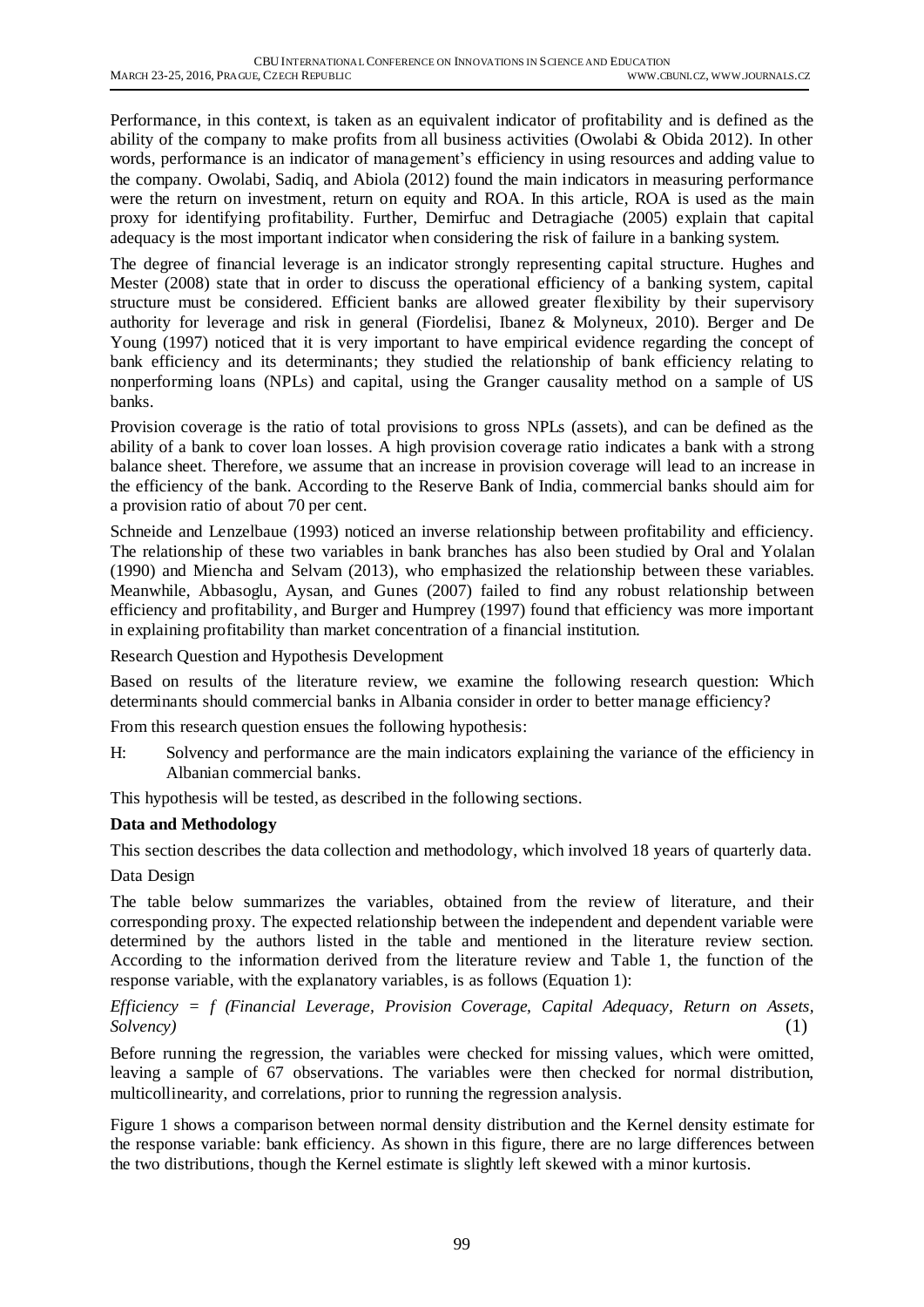| Table 1: Variable Description |                            |                                                  |            |               |                                                                                                                                     |  |  |
|-------------------------------|----------------------------|--------------------------------------------------|------------|---------------|-------------------------------------------------------------------------------------------------------------------------------------|--|--|
| <b>Variable</b>               | <b>Indicator</b>           | <b>Proxy</b>                                     | Abbrev.    | <b>Source</b> | <b>Authors</b>                                                                                                                      |  |  |
| Explained                     | <b>Efficiency</b>          | Expenses/<br>Revenues                            | <b>EFF</b> |               | Casu and Girardone, 2009;<br>Schneide and Lenzelbaue (1993);<br>Oral and Yolalan (1990);<br>Miencha and Selvam (2013) and<br>others |  |  |
|                               | Financial<br>Leverage      | EBIT/<br><b>EBIT-Interest</b>                    | DFL        | Bank of       | Hughes and Mester $(2008)$ ;<br>Fiordelisi, Ibanez and Molyneux,<br>2010; and Berger and De Young<br>(1997)                         |  |  |
|                               | Provision<br>Coverage      | Total Provisions/<br>Gross NPL                   | <b>PCR</b> | Albania       | Reserve Bank of India Report                                                                                                        |  |  |
| Explanatory                   | Capital<br><b>Adequacy</b> | Tier1 Cap+Tier2<br>Cap / Risk Weighted<br>Assets | CA         |               | Petria, Capraru and Ihnatov<br>$(2015)$ ; Berger (1995); and<br>Pilloff and Rhoades (2002)                                          |  |  |
|                               | Return on<br><b>Assets</b> | Net Income/<br><b>Total Assets</b>               | <b>ROA</b> |               | Owlabi and Obida (2012); and<br>Demirfuc and Detragiache<br>(1998)                                                                  |  |  |
|                               | <b>Solvency</b>            | Total Debt /<br><b>Total Assets</b>              | <b>SLV</b> |               | Ferrouhi and Agdal, 2014; and<br>Jackson et.al (2002)                                                                               |  |  |

Abbrev.: abbreviation; Cap: Capital; EBIT: Earnings before interest; NPL: Nonperforming loans; EFF: Efficiency; DFL: Degree of financial leverage; PCR: Provision coverage ratio; CA: Capital adequacy; ROA: Return of assets; SLV: Solvency.

Source: Author

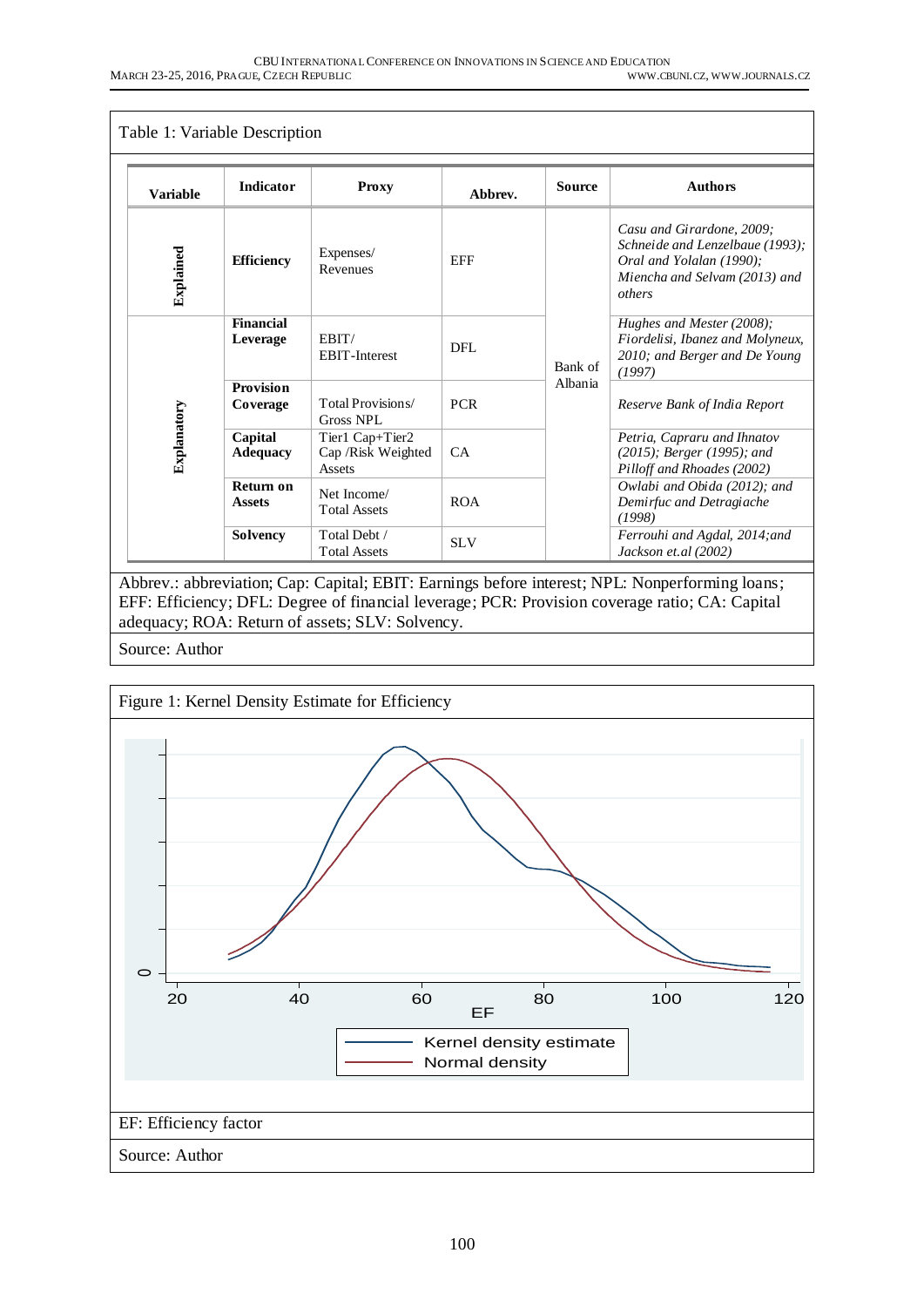## Methodology

A multiple regression analysis was run, using an ordinary-least-square (OLS) analysis. The regression equation is expected to look like equation 2.

$$
Efficiency = \beta_0 + \beta_1 DFL + \beta_2 PCVRG + \beta_3 CA + \beta_4 ROA + \beta_5 Solvency + \varepsilon
$$
 (2)

Where,

*DFL* = Degree of financial leverage;

*CA* = Capital adequacy

*ROA* = Return of assets

The results and findings relating to this equation are presented in the following section.

### **Main Findings**

This section of the article provides the main findings and a structured examination of the summary statistics, variable correlations, multicollinearity, and regression analysis<sup>2</sup>.

Table 2 lists the descriptive statistics for the variables, including means, standard deviations, and minimum and maximum intervals. It also indicates the data distribution for these variables. As shown in the table, all variables have means very close to the average of the minimum-maximum values, indicating a quasi-normal distribution pattern in each case, as the means are close to the suggested averages.

| Table 2: Descriptive Statistics |      |             |                 |          |            |  |  |
|---------------------------------|------|-------------|-----------------|----------|------------|--|--|
| <b>Variable</b>                 | Obs. | <b>Mean</b> | <b>Std. Dev</b> | Min      | <b>Max</b> |  |  |
| <b>Efficiency</b>               | 67   | 64.27       | 16.24           | 34.43    | 111.00     |  |  |
| <b>Financial Leverage</b>       | 67   | $-0.14$     | 4.54            | $-21.97$ | 16.96      |  |  |
| <b>Provision Coverage</b>       | 67   | 11.91       | 11.86           | 2.59     | 44.30      |  |  |
| <b>Capital Adequacy</b>         | 67   | 19.86       | 8.17            | $-8.10$  | 42.00      |  |  |
| <b>Return on Assets</b>         | 67   | 0.99        | 0.54            | $-0.14$  | 2.07       |  |  |
| <b>Solvency</b>                 | 67   | $-0.46$     | 1.46            | $-4.32$  | 1.52       |  |  |
| Source: Author                  |      |             |                 |          |            |  |  |

In order for a robust analysis, the variables were tested for multicollinearity, which refers to two or more explanatory variables in a multiple regression exhibiting high pairwise correlations. This can lead to inflated standard errors of coefficients and poor significance of estimated coefficients. To check whether our variables exhibited any problematic correlation, a Variance Inflation Factor test was computed (see Table A1). The previous draft analysis included NPLs as an explanatory variable with respect to efficiency, but due to its high multicollinearity, it was excluded from the analysis, resulting in the VIF-values ranging from 1.13 to 1.81. According to Jiao, Koning, Mertens, and Roosenboom (2012), VIF's above five indicate a severe multicollinearity. This indicates that our variables were not strongly correlated with each other and therefore, the regression model would not suffer from multicollinearity.

 $\overline{a}$ <sup>2</sup> Detailed information regarding pnorm (standardised normal probability P-P), qnorm (quantiles of a normal distribution) and Kernel density distribution estimate are provided in the appendix attached to this article.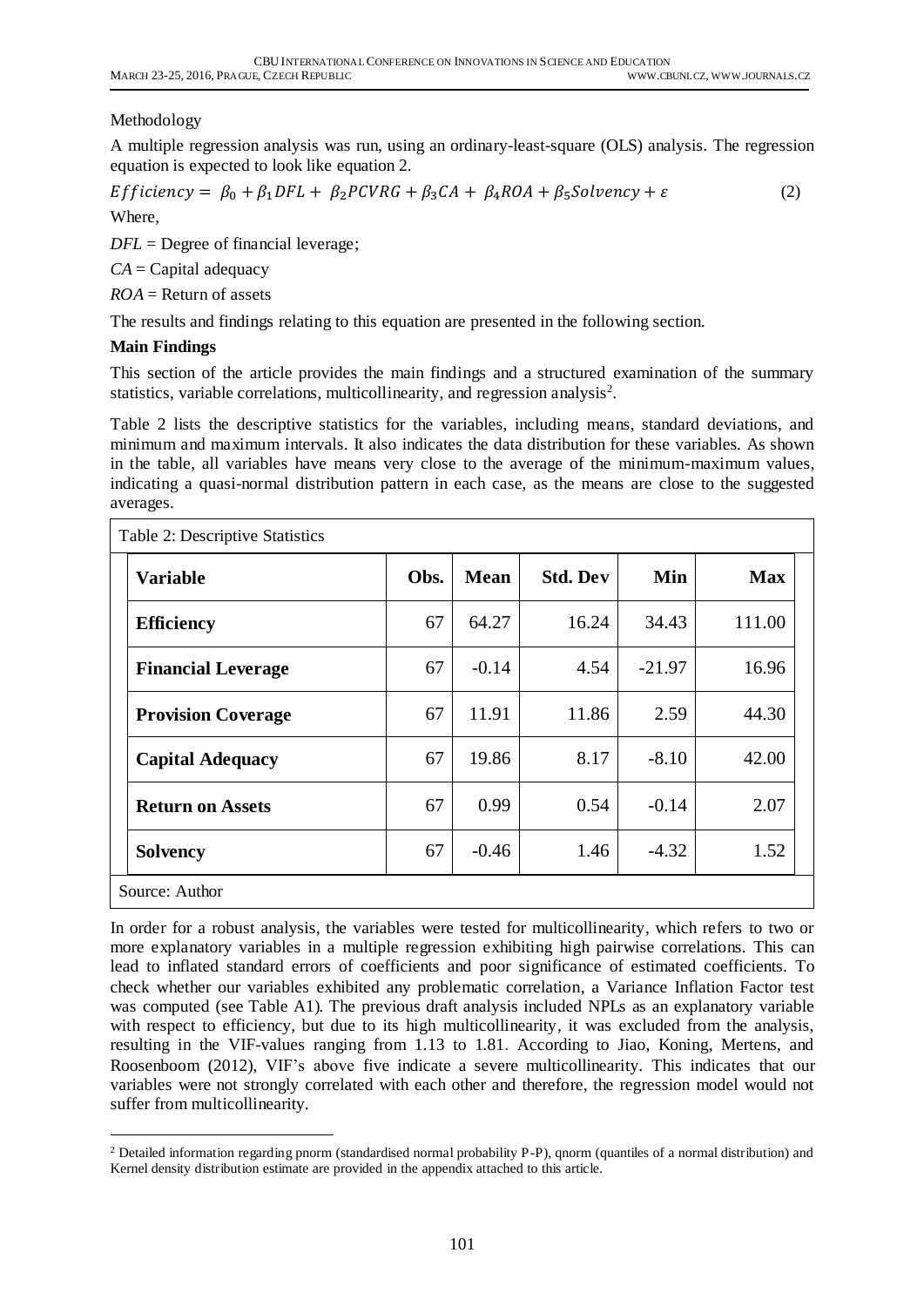| Table A1: Variance Inflation Factor (VIF) Test |      |       |  |  |  |  |
|------------------------------------------------|------|-------|--|--|--|--|
| <b>Variable</b>                                | VIF  | 1/VIF |  |  |  |  |
| <b>Solvency</b>                                | 1.81 | 0.551 |  |  |  |  |
| <b>Capital Adequacy</b>                        | 1.75 | 0.572 |  |  |  |  |
| <b>Provision Coverage</b>                      | 1.60 | 0.623 |  |  |  |  |
| <b>Return on Assets</b>                        | 1.53 | 0.654 |  |  |  |  |
| <b>Degree of Financial Leverage</b>            | 1.13 | 0.887 |  |  |  |  |
| <b>MEAN VIF</b>                                | 1.56 |       |  |  |  |  |
| Source: Author                                 |      |       |  |  |  |  |

Table 3: Spearman Correlation Matrix

| <b>Variable</b>                                                                                                     | <b>Efficiency</b>        | <b>Financial</b><br>Leverage | <b>Provision</b><br>Coverage | Capital<br><b>Adequacy</b> | <b>Return on</b><br><b>Assets</b> | <b>Solvency</b> |  |
|---------------------------------------------------------------------------------------------------------------------|--------------------------|------------------------------|------------------------------|----------------------------|-----------------------------------|-----------------|--|
| <b>Efficiency</b>                                                                                                   | 1.0000                   |                              | п                            |                            |                                   |                 |  |
| <b>Financial</b><br>Leverage                                                                                        | 0.1563<br>(0.2067)       | 1.0000                       | $\blacksquare$               |                            |                                   | $\blacksquare$  |  |
| <b>Provision</b><br>Coverage                                                                                        | 0.1728<br>(0.1621)       | $0.5679***$<br>(0.0000)      | 1.0000                       |                            |                                   |                 |  |
| Capital<br><b>Adequacy</b>                                                                                          | $-0.5713***$<br>(0.0000) | $-0.2337*$<br>(0.0570)       | $-0.4358$<br>(0.0002)        | 1.0000                     |                                   |                 |  |
| Return on<br><b>Assets</b>                                                                                          | $-0.8992***$<br>(0.0000) | $-0.2638**$<br>(0.0310)      | $-0.3137***$<br>(0.0097)     | $0.5147***$<br>(0.0000)    | 1.0000                            |                 |  |
| <b>Solvency</b>                                                                                                     | $02010$ .<br>(0.8719)    | $0.4243***$<br>(0.0003)      | $-0.6959***$<br>(0.0000)     | $0.3397***$<br>(0.0049)    | 0.1022<br>(0.4106)                | 1.0000          |  |
| Rho Coefficient and P values in parenthesis. * significant at $10\%$ ; ** significant at 5%; *** significant at 1%. |                          |                              |                              |                            |                                   |                 |  |
| Source: Author                                                                                                      |                          |                              |                              |                            |                                   |                 |  |

Table 3 shows the correlation between variables, based on the Spearman Rho coefficient, which is used to measure the strength of the monotonic relationship (the dependence) between variables. A high dependence between variables, indicated by a high correlation, can lead to biased results.

The table 3 shows several variable pairs with statistically significant correlations. Most are weak (|0.0– 0.4|) or moderate (|0.4–0.6|), apart from efficiency and ROA, which are strongly correlated (|0.9|). Efficiency negatively correlates with both capital adequacy and ROA. This is because efficiency is calculated as the ratio of expense over revenue and thus affects capital adequacy and performance (which is measured here as ROA). When the efficiency ratio is increasing, expenses are increasing over revenue for the same period, and so capital adequacy and performance would be reducing. This situation poses a concern to the banking system.

During periods when expenses overcome revenues, the operational efficiency of the banks increase, and this consequently leads to a high degree of leverage because the rest of the gap will be covered using debt (increase of financial leverage); at the same time this makes a bank's balance sheet weaker, and reduces the provision coverage.

Also, when the efficiency ratio increases (expenses increasing over revenues) we expect the bank's ability to meet its short- or medium-term obligations to decrease. But the correlation matrix gives us a positive relationship. This may be explained due to the fact that the difference between expenses and revenues is financed by debt, which increases the solvency ratio (total debt/total assets).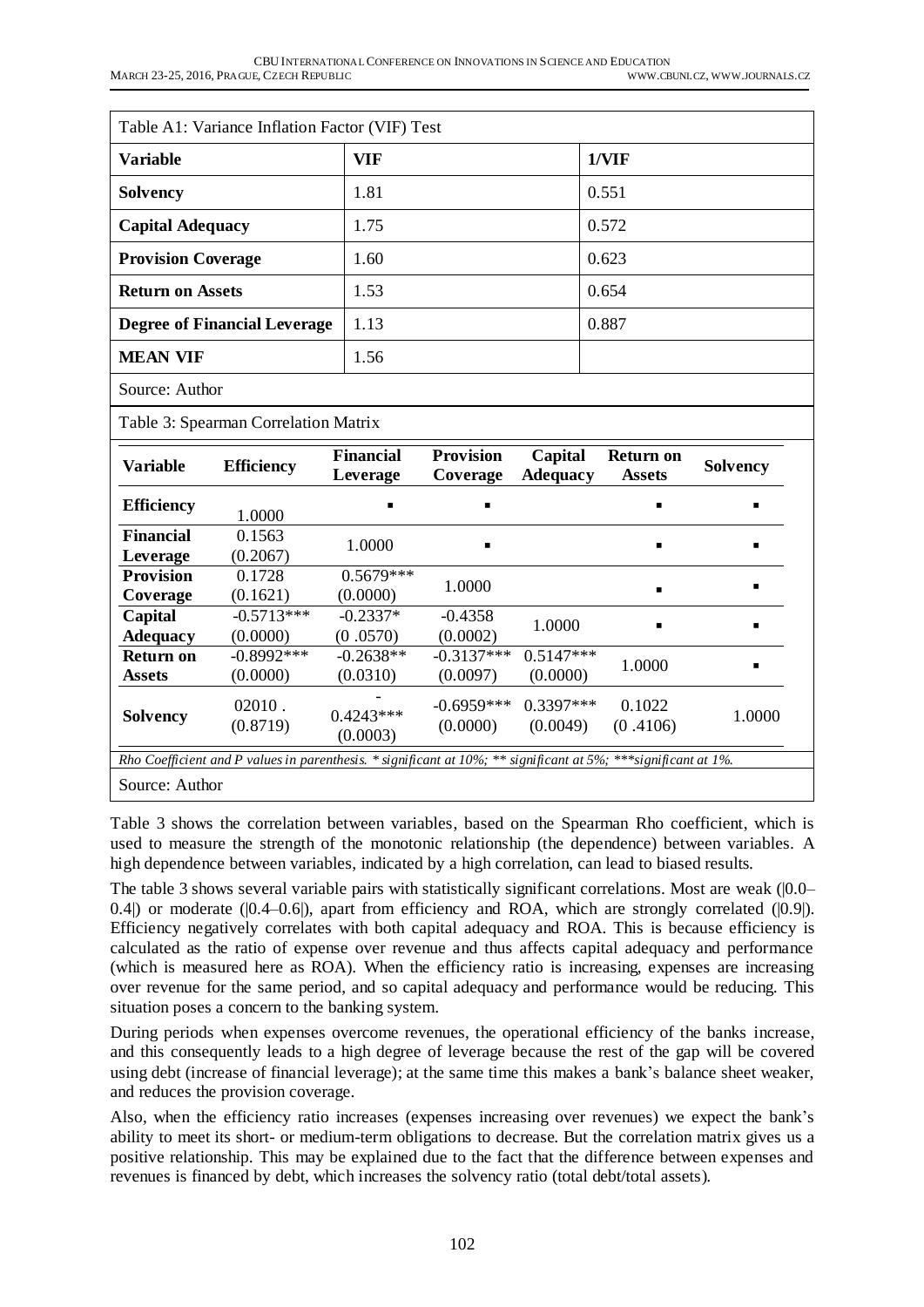Table 4 summarizes the results of the multiple regression analysis. As indicated in the table, efficiency can be statistically explained by a number of other variables. The variables explaining commercial banks' efficiency in this Albania case are capital adequacy, ROA, and to a lesser degree solvency, indicating that under *ceteris paribus* conditions, an increase of one unit in capital adequacy may lead to a decrease of 0.051 units into the overall bank efficiency; an increase of one unit in ROA to a decrease of 23 units into the bank efficiency; an increase of one unit is solvency to an increase of slightly less than one unit to banks' efficiency.

| Table 4: Results of regression analysis                                                                         |              |                  |                  |                |                    |           |  |  |
|-----------------------------------------------------------------------------------------------------------------|--------------|------------------|------------------|----------------|--------------------|-----------|--|--|
| <b>Efficiency</b>                                                                                               | Coef.        | <b>St. Error</b> | $\boldsymbol{t}$ | <b>P</b> value | 95% Conf. Interval |           |  |  |
| <b>Financial Leverage</b>                                                                                       | 0.045        | 0.141            | 0.32             | 0.751          | $-0.237$           | 0.327     |  |  |
| <b>Provision Coverage</b>                                                                                       | $-0.098$     | 0.064            | $-1.51$          | 0.135          | $-0.227$           | 0.031     |  |  |
| <b>Capital Adequacy</b>                                                                                         | $-0.051***$  | 0.097            | $-5.21$          | 0.000          | $-0.704$           | $-0.313$  |  |  |
| <b>Return on Assets</b>                                                                                         | $-23.820***$ | 1.359            | $-17.52$         | 0.000          | $-26.541$          | $-21.103$ |  |  |
| <b>Solvency</b>                                                                                                 | $0.955*$     | 0.557            | 1.72             | 0.091          | $-0.158$           | 2.069     |  |  |
| Const.                                                                                                          | 99.764***    | 1.927            | 51.77            | 0.000          | 96.911             | 103.617   |  |  |
| No. of observations: 67                                                                                         |              |                  |                  |                |                    |           |  |  |
| R Square: $0.90$                                                                                                |              |                  |                  |                |                    |           |  |  |
| $F(5, 61) = 132.31$                                                                                             |              |                  |                  |                |                    |           |  |  |
| $Prob > F = 0.0000$                                                                                             |              |                  |                  |                |                    |           |  |  |
| Rho Coefficient and P values in parenthesis. * significant at $10\%$ ** significant at 5% *** significant at 1% |              |                  |                  |                |                    |           |  |  |
| Source: Author                                                                                                  |              |                  |                  |                |                    |           |  |  |

No conclusion can be drawn for financial leverage and provision coverage, due to coefficients that were statistically insignificant.

Therefore, the following efficiency's function is proposed:

*Efficiency = f(Capital Adequacy, Return on Assets, Solvency)*

This results in the following (Equation 3):

 $Efficiency = 99.7 - 0.05 CA - 23.8 ROA + 0.09 Solvency + \varepsilon$  (3)

Where,

*CA* = Capital adequacy

*ROA* = Return of assets

Therefore, an increase in efficiency (which is explained by an increase in expenses compared to revenues) reduces the capital adequacy ratio because the risk of the bank increases compared to its capital. At the same time, an increase in efficiency reduces performance (ROA) because net income decreases and therefore the ratio of ROA (net income / total assets) decreases. As explained before, the positive correlation between solvency and efficiency can be attributed to the deficit in revenue meeting expenses that can be financed by debt, and which increases the solvency.

## **Conclusion**

It can be concluded that the efficiency of commercial banks in Albania is significantly affected by capital adequacy, return on assets, and solvency. In order to lower the efficiency (i.e. increase revenue over expenses) in the Albanian banking system, the Central Bank needs to take action to reduce solvency by lowering debt and increasing assets, which will increase the asset portfolio and decrease the debt level. In terms of efficiency, Albanian banks should try to reduce expenses and increase the revenue for the same period of time. These significant results lead to the acceptance of the tested hypothesis.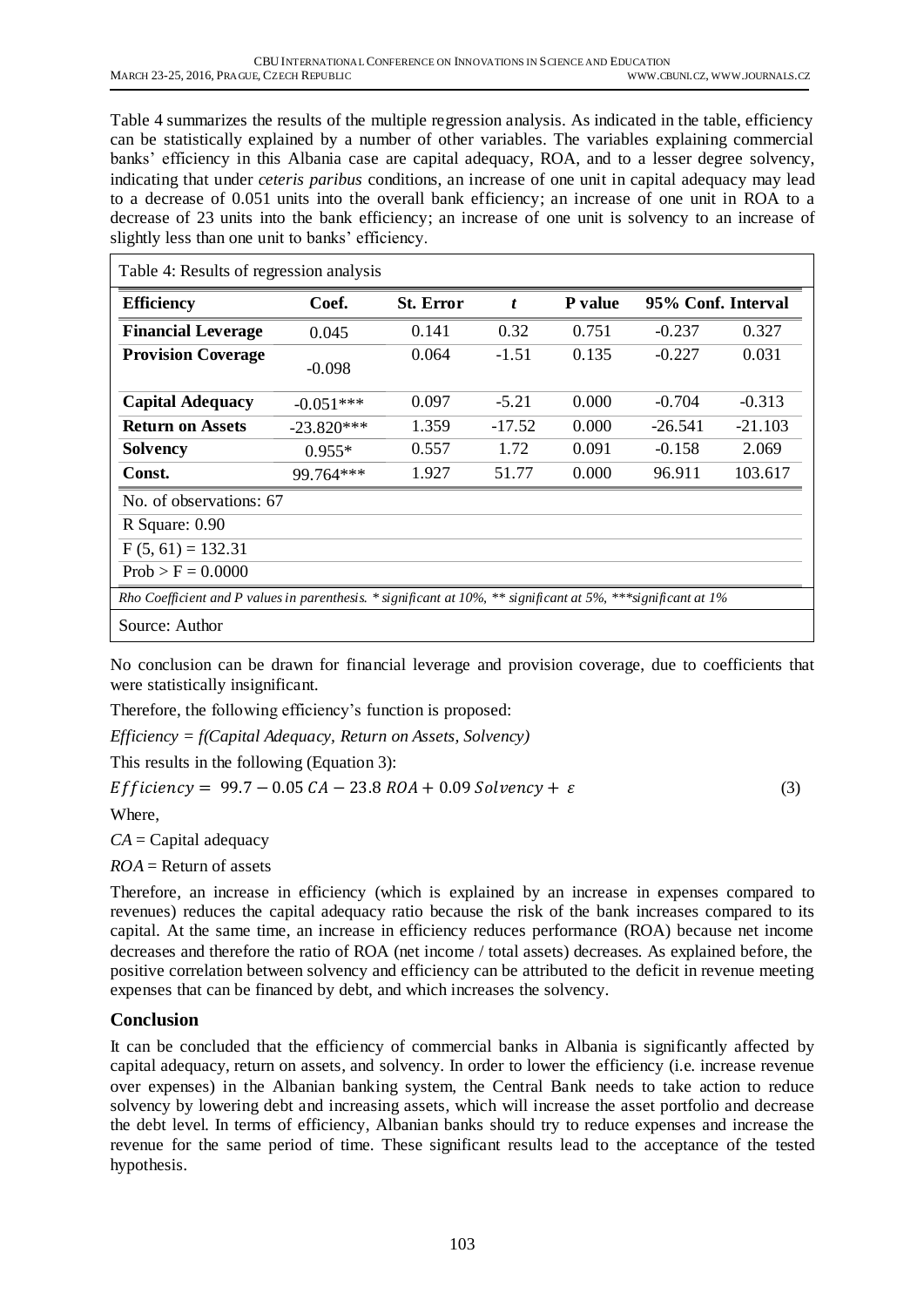#### **References**

Abbasoglu, F. O., Aysan, F.A. & Gunes, A. (2007). "Concentration, Competition, Efficiency And Profitability of the Turkish Banking Sector in the Post-Crisis Period". Banks and Bank Systems, Vol 2, Issue 3. pp 106- 115.

Berger, A. N. & Humprey.B., (1997). Efficiency of Financial Institutions: International survey and directions for future research, European Journal of Operations Research, 98, 175- 212.

Berger, A.N. (1995). The Profit-Structure Relationship in banking- Tests of Market Power and Efficient-Structure Hypotheses, *Journal of Money*, Credit and Banking, Vol.27,N.2, pp.404-431.

Berger, A.N., De Young R. (1997). Problem loans and cost efficiency in commercial banking. Journal of Banking and Finance 21, 849-870.

Casu, B. & Girardone, C. (2009). Testing the relationship between competition and efficiency in banking: A panel data analysis. Economics Letters 105, 134-137.

Demirgüç, K. & Detragiache, E. (2005). Cross Country Empirical Studies of Systemic Bank Distress:A Survey, IMF Working Paper.

Ferrouhi, M. & Agdal, M. (2014). "Liquidity and Solcency in the International Banking Regulation," Paper presented in The Clue Institute: International Academic Conference. Germany.

Fiordelisi, F., Ibanez, M. D. & Molyneux, P. (2010). "Efficiency and Risk in European Banking". European Central Bank Working Paper Series, No 1211.

Hughes, P. J., & Mester, J. L. (2008). "Efficiency in Banking: Theory, Practice and Evidence", Oxford Handbook of Banking.

Jackson, P., Perraudin, W., & Saporta, V. (2002). Regulatory and economic solvency standards for internationally active banks. (Bank of England working papers, N°161). Bank of England.  $\overline{\mathbb{R}}$ 

Jiao, T., Koning, M., Mertens, G. & Roosenboom, P. (2012). Mandatory IFRS adoption and its impact on analysts' forecasts. *International Review of Financial Analysis*, No.21, pp. 56–63.

Miencha, I. O. & Selvam, M. (2013). Operational Efficiency and Profitability of Kenyan Commercial Banks (October 4, 2013). Available at SSRN[: http://ssrn.com/abstract=2335851](http://ssrn.com/abstract=2335851)

Oral, M. & Yolalan, R. (1990). " An empirical study on measuring operating efficiency and profitability of bank branches". European Journal of Operational Research. Vol 46, Issue 3. Pp 282-294).

Owolabi, S. A. & Obida, S. S, (2012), Business Management Dynamics, Vol.2, No. 2, pp 10-25.

Owolabi, O. A., Sadiq, M.O. & Abiola, S. O. (2012). "Development of Performance Models for a Typical Flexible road Pavement in Nigeria". International Journal for Traffic and Transport Engineering. Vol 2, Issue 3: pp 178-184.

Petria, N., Capraru, B. & Ihnatov, I. (2015). "Determinants of banks' profitability: evidence from EU 27 banking systems," Paper presented at 7<sup>th</sup> International Conference on Globalization and Higher Education in Economics and Business Administration, GEBA 2013. Published by Elsevier. Available at ISSN 2212-5671.

Pilloff, J., S. & Rhoades, A.,S. (2002). "Structure and Profitability in Banking Markets". Review of Industrial Organization 20. Netherlands, Pp 81-92.

Schneide, F. & Lenzelbaue, W. (1993). "An Inverse Relationship between Efficiency and Profitability According to Size of Austrian Firms? Some Further Tentative Results. Small Business Economics, Vol 5, No 1. Pp 1-22.